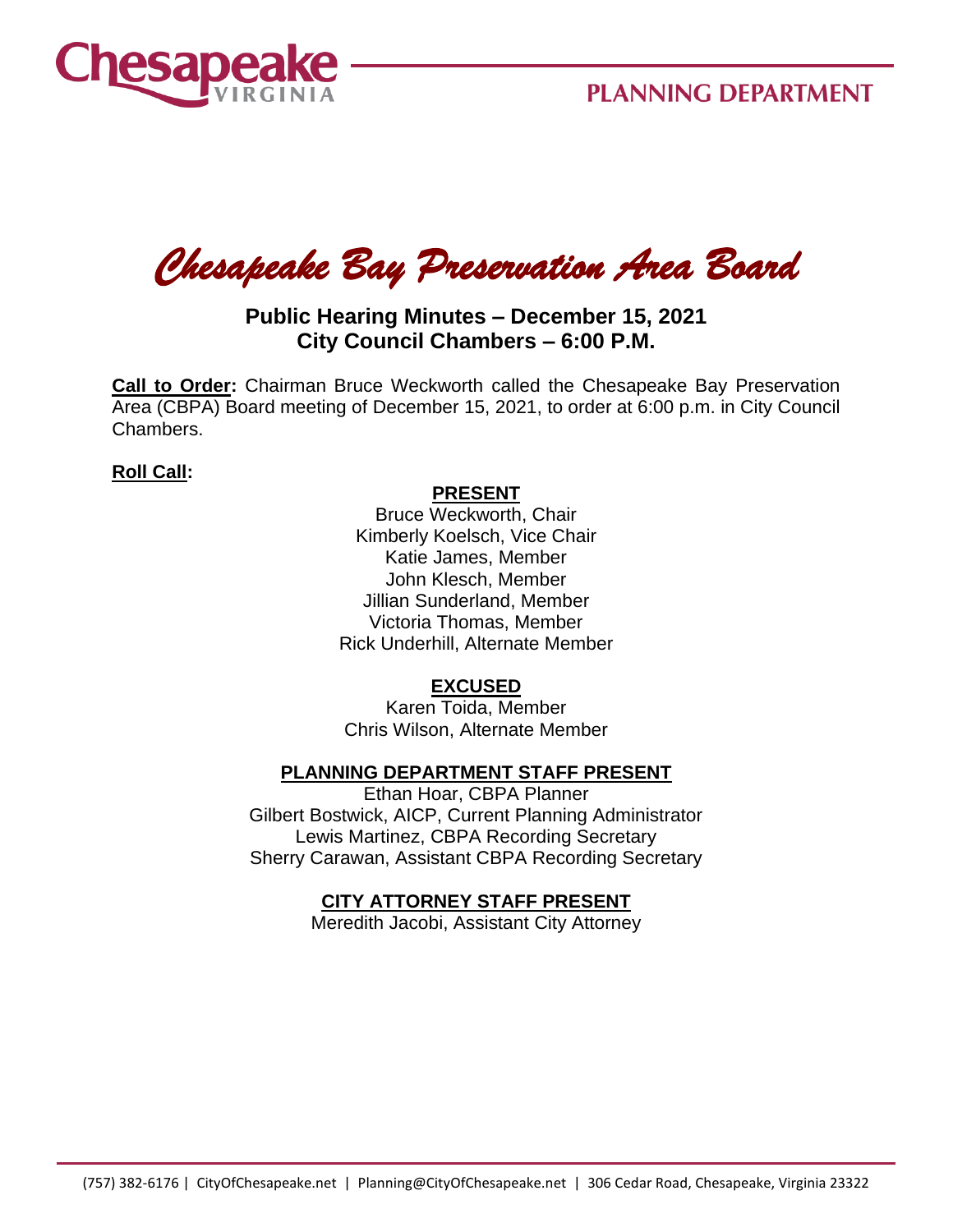### **APPROVAL OF MINUTES:**

The November 17, 2021, CBPA Board minutes were presented into the record for CBPA Board action.

## **CBPA BOARD ACTION:**

**Minutes for the November 17, 2021, CBPA Board were APPROVED by unanimous consent.**

### **CBPA APPLICATION:**

**1. PLN-CBPA-2021-036 PROJECT/LOCATION:** 2873 Martins Point Way **APPLICANT/OWNER:** ABT Homes **PROPOSAL:** In accordance with Section 26-528, of the Chesapeake City Code, the applicant seeks an **EXCEPTION** to construct a swimming pool and patio space within the 50-foot landward portion of the 100-foot RPA buffer. The total proposed additional impervious area will be 1,173 SF (493 SF in RPA). **WATERSHED:** Western Branch of the Elizabeth River **TAX MAP PARCEL:** 0101016000220

### **CBPA BOARD ACTION:**

**The CBPA Board APPROVED THE EXCEPTION requested in PLN-CBPA-2021-036 with the following stipulation:**

**The bio-retention planting bed shall be extended to fully surround the pool apron. Additional plantings shall be placed in the planting bed as approved by the Chesapeake Planning Department.** 

### Staff Presentation:

Mr. Hoar presented the application to the Board, along with the CBPA Review Committee's findings and recommendations. Pictures of the site at 2873 Martins Point Way were presented. The Board was informed that the applicant is seeking an exception to construct a swimming pool and patio space within the 50-foot landward portion of the 100-foot RPA buffer. The Total proposed additional impervious area will be 1,173 SF (493 SF in RPA). The CBPA Review Committee reviewed this application on November 9, 2021, and recommended approval of the application with the following stipulation: five (5) shrubs shall be planted in the Resource Protection Area (RPA) to mitigate the additional impervious area associated with the proposed development. The lot was recorded in 2019.

\_\_\_\_\_\_\_\_\_\_\_\_\_\_\_\_\_\_\_\_\_\_\_\_\_\_\_\_\_\_\_\_\_\_\_\_\_\_\_\_\_\_\_\_\_\_\_\_\_\_\_\_\_\_\_\_\_\_\_\_\_\_\_\_\_\_\_\_\_\_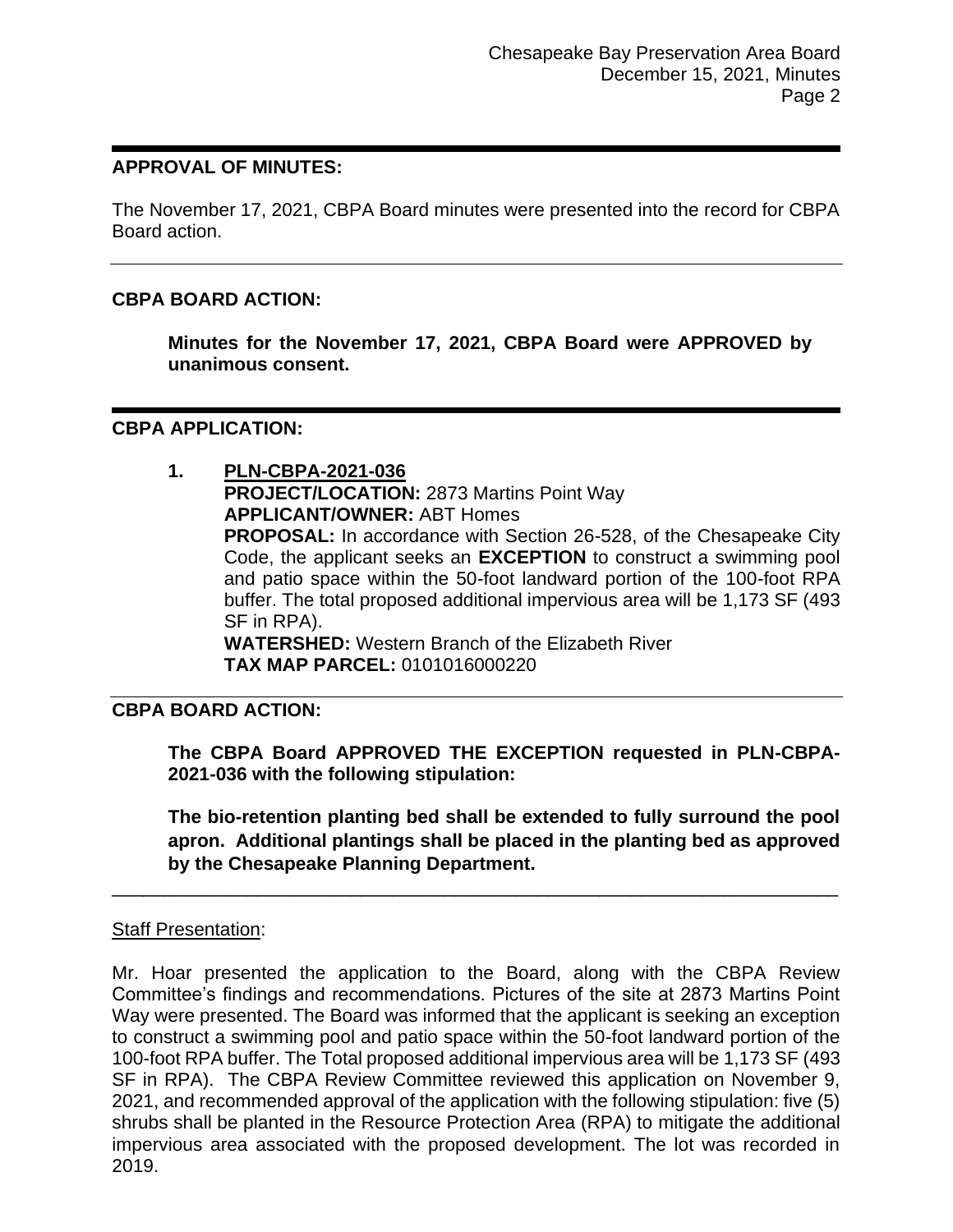## Proponent:

John Iuliano, 2604 Sheenan Court, Chesapeake, Virginia. Representing ABT Custom Homes. Mr. Iuliano stated the ABT Custom Homes owns the property, and it is under contract with the Fullers. He stated that during the construction process they wanted to put in a pool and tried to get it out of the RPA as much as they could, however, they ran into an issue with zoning. He stated that they tried to do everything they could to minimize the encroachment into the buffer and got the pool as close to the house as we could.

Lynn Evans, 631 Blue Herring Drive, Surry, VA representing Hassell & Folkes. Mr. Evans stated the area beside the house, will be a pool pump and equipment which will be screened in to stop the view from the roadway of the cul-de-sac. The planting bed behind the pool will help with over splash and concrete will be minimal.

#### Board Discussion:

Ms. Sunderland questioned the tree canopy population difference between the RPA which has no additional canopy and the RMA which has 1160 feet of additional canopy.

Mr. Hoar stated that it was a typo and that it should be 14 shrubs and 3 small canopy trees.

Ms. Kimberly Koelsch questioned if the 6 canopy trees in the RMA are in the ground now.

Mr. Hoar stated that they should be in the ground by the time the final inspection is scheduled for footprints and structures.

Mr. Underhill questioned if any of the lots that fall within the 100-year floodplain could be developable.

Mr. Hoar stated that all the lots within the subdivision are developable lots.

Mr. Weckworth questioned the other house that the committee denied and asked to be shown.

Mr. Hoar stated that similar request was denied across the cul-de-sac from the subject property. He stated the request was for a 935 sq. ft. encumbrance with 640 feet in the 100 ft buffer. Mr. Hoar stated the review committee recommended approval for that application.

Ms. Sunderland questioned if the concrete pad is the minimum required for the pool.

Mr. Hoar stated that he would let the applicant speak to that question but typically City Staff has determined that between 3 and 4 foot is minimum necessary to anchor the lining.

Mr. Underhill questioned if there is any other material that would be acceptable that would be less pervious than concrete.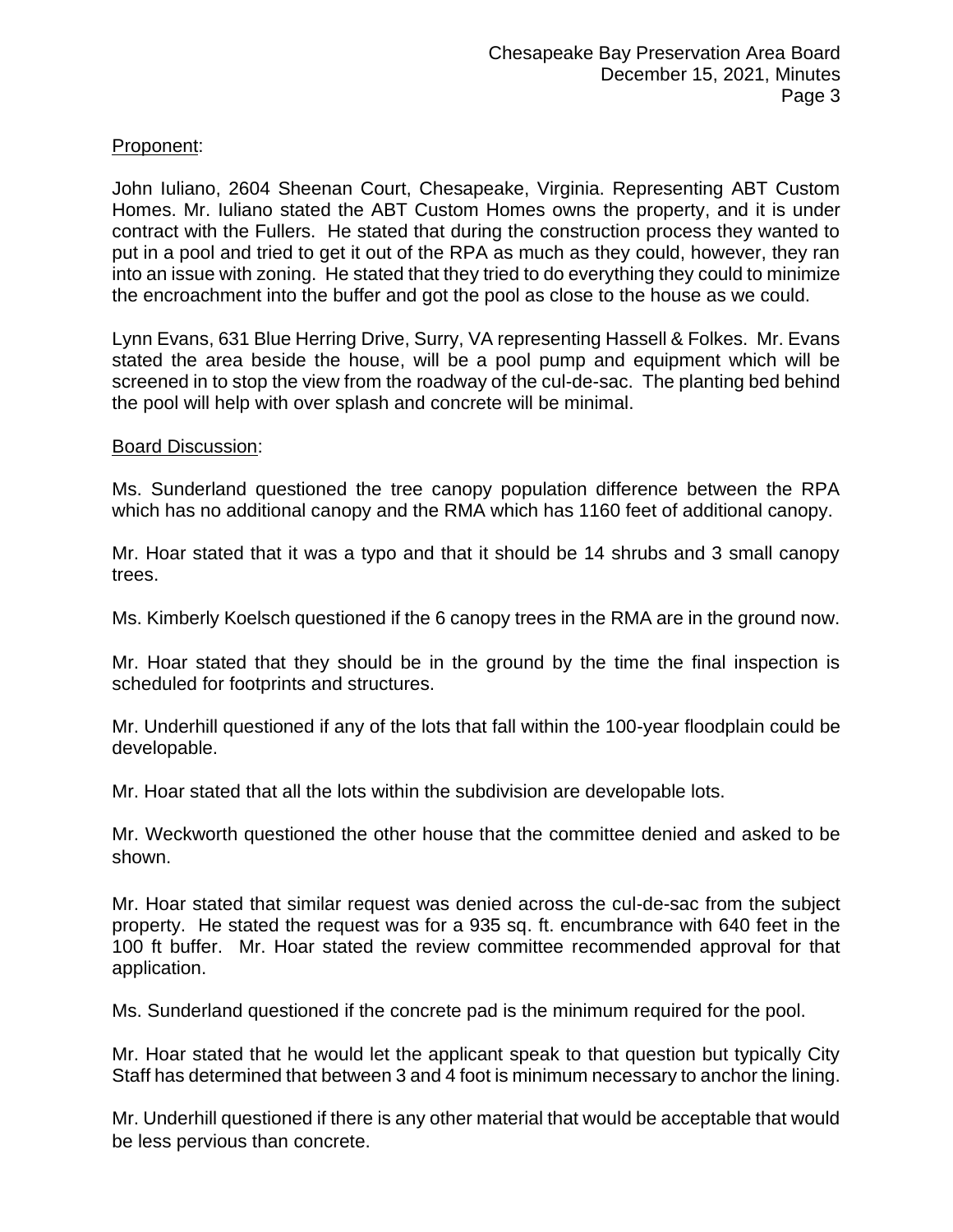Mr. Hoar stated that depending on the construction, permeable concrete pavers are what is being proposed and even permeable pavers from a CBPA standpoint would be considered as impervious material; however even if it was viable, it would be a feather in the cap as opposed to a concrete slab for an apron.

Mr. Klesch questioned why the application went before the Review Committee twice.

Mr. Hoar stated that the first plan that the committee reviewed an actual piece of the pool liner, not just the apron, was encroaching into that 25 ft. zoning setback line so for that to be a developable project not only would a CBPA approval be necessary, but a Board of Zoning Appeals variance would also need to be approved for the 25 ft. setback line. He stated to remedy that, the entire pool was rotated into a more vertical fashion, slightly increasing the encroachment into the buffer, but it got out of the 25 ft. setback line to avoid a BZA variance.

Ms. Koelsch questioned if there was any consideration given to make the apron around the pool smaller.

Mr. Evans stated that the apron was as small as you can have it and safely walk around the pool.

Ms. Koelsch questioned if there was consideration to any of the other areas around the pool to be more impervious material.

Mr. Evans stated that they had not.

Mr. Klesch questioned in the revised plan why the planting bed wasn't all the way around the pool.

Mr. Iuliano stated he did not see any reason to extend it any further.

Mr. Klesch questioned if the coastline was eroding.

Mr. Iuliano stated that it was not eroded.

Mr. Hoar stated that he did not see widespread or localized erosion issues.

Mr. Klesh questioned some of the property line was vegetated.

Mr. Hoar stated that the entire length was all natural and vegetated.

Mr. Klesch questioned if there is slopping at the orange silk fence shown in the pictures.

Mr. Hoar stated it was very minimal just from making the foundation pad for the house.

Mr. Klesch questioned where the pool was going to end in the picture.

Mr. Iuliano stated that it would end where the silk fence is in the picture.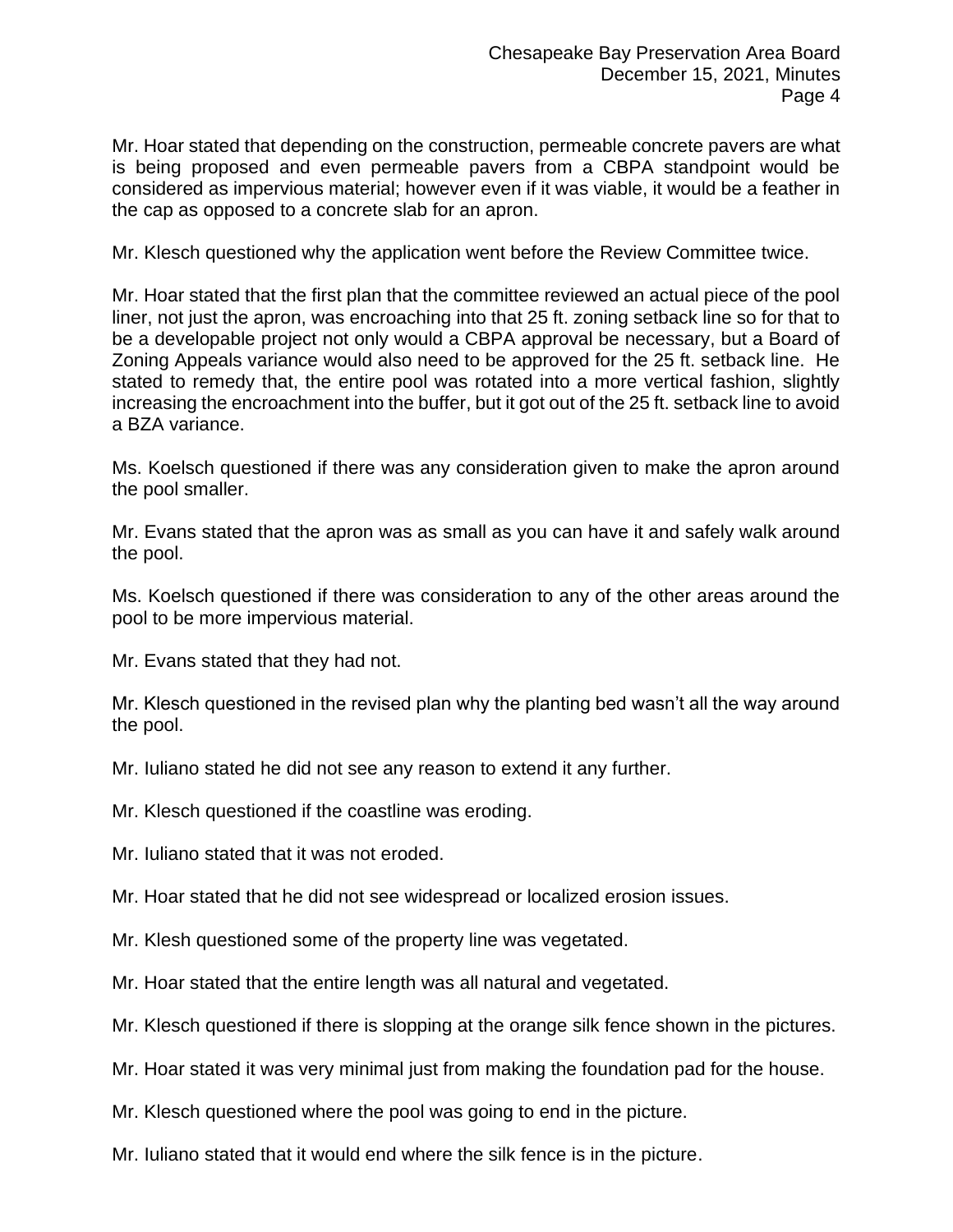Mr. Iuliano stated that the orange silt fence is close to the 50ft. landward buffer and there would be no problem extending the retention bed to the property line.

Mr. Klesch stated that if the exception was approved that there should be planting that wrapped all the way around the pool. He stated that he was concerned about the sloping of the property and runoff of that lot.

### **CBPA BOARD VOTE:**

Mr. Underhill moved to **APPROVE PLN-CBPA-2021-036** based on the findings contained in the Chesapeake Bay Preservation Act Review Committee staff report. Chairman Weckworth seconded the motion. The motion was carried by a vote of  $7 - 0$ ; Toida and Wilson excused.

### **CBPA APPLICATION:**

**2. PLN-CBPA-2021-041 PROJECT/LOCATION**: 135 Westonia Road **APPLICANT/OWNER**: Wetherington Homes **AGENT:** Tim Fallon Land Surveying, PLLC **PROPOSAL:** In accordance with Section 26-528, of the Chesapeake City Code, the applicant seeks an **EXCEPTION** to Section 26-522 to resubdivide two (2) parcels that do not meet the minimum square footage requirements outside the 100-foot Resource Protection Area (RPA) buffer. **SUBDIVISION/LOT #:** Westonia / Lot 1 and Lot 2 Block B **WATERSHED:** Southern Branch of the Elizabeth River **TAX MAP PARCELS:** 0341001000010 and 0341001000020

## **CBPA BOARD ACTION:**

### **The CBPA Board APPROVED THE EXCEPTION requested in PLN-CBPA-2021-041 as submitted.**

### Staff Presentation:

Mr. Hoar presented the application to the Board, along with the CBPA Review Committee's findings and recommendations. Pictures of the site at 135 Westonia Road were presented. The Board was informed that the applicant is seeking an exception to resubdivide two (2) parcels that do not meet the minimum square footage requirements outside the 100-foot Resource Protection Area (RPA) buffer. The CBPA Review Committee reviewed this application on November 16, 2021, and recommended approval of the application as submitted. The lots were recorded in 1930.

\_\_\_\_\_\_\_\_\_\_\_\_\_\_\_\_\_\_\_\_\_\_\_\_\_\_\_\_\_\_\_\_\_\_\_\_\_\_\_\_\_\_\_\_\_\_\_\_\_\_\_\_\_\_\_\_\_\_\_\_\_\_\_\_\_\_\_\_\_\_

### Proponent:

John Weatherington, 625 Innovation Drive, Chesapeake, Virginia. Mr. Weatherington stated that reducing the developable lots down to four will be beneficial to the city as well as his agency.